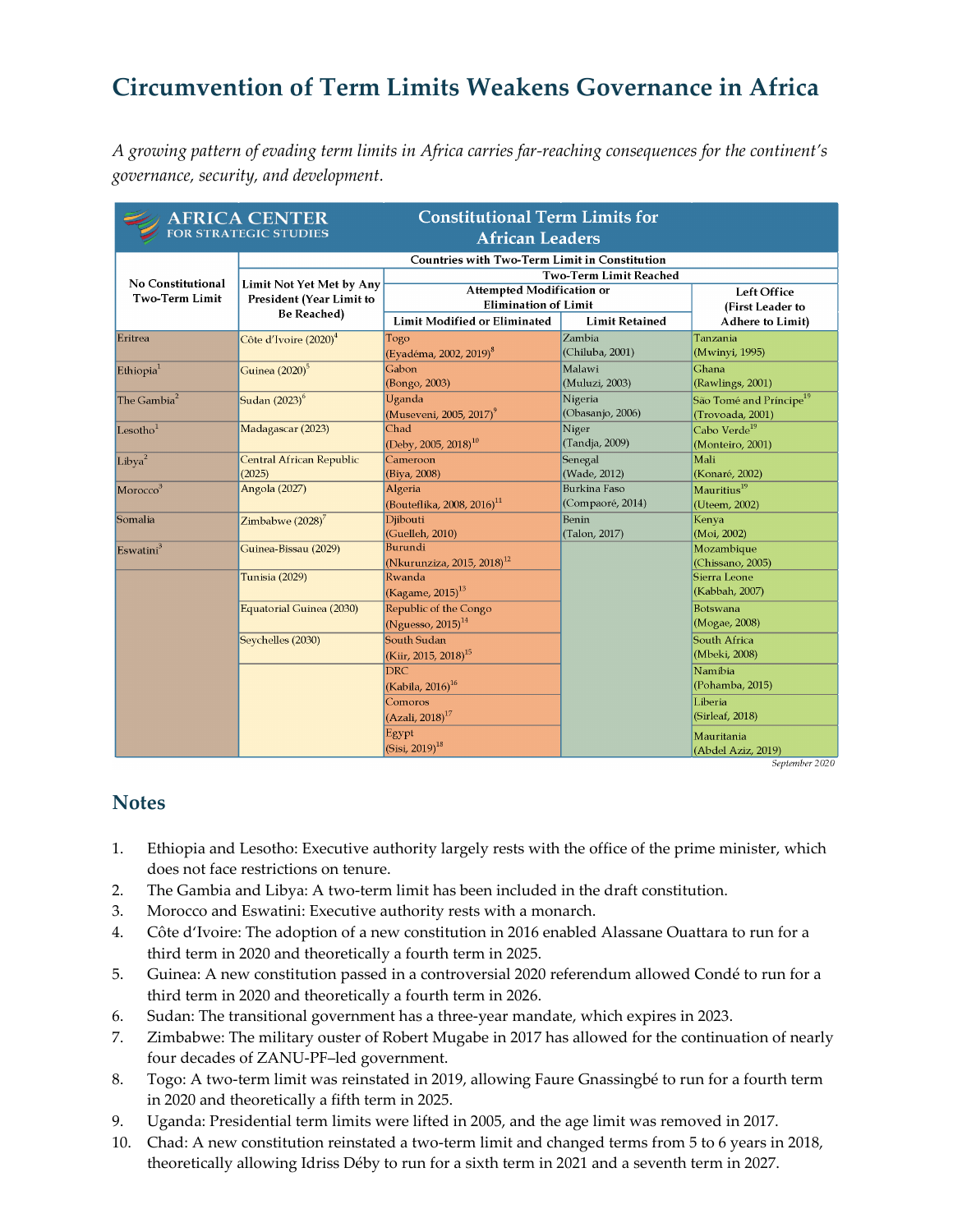- 11. Algeria: A limit of two 5-year terms was reinstated in 2016, theoretically allowing Abdelaziz Bouteflika to run for a fifth term in 2019 (though he was subsequently forced to resign).
- 12. Burundi: Following a controversial third term ruling in 2015, a new constitution extended presidential terms from 5 to 7 years in 2018.
- 13. Rwanda: A controversial 2015 referendum allowed Paul Kagame a third 7-year term after which he may run for two 5-year terms, potentially remaining in power to 2034.
- 14. Republic of the Congo: A new constitution in 2015 removed the age limit, reduced term length from 7 years to 5, and extended term limit to three terms.
- 15. South Sudan: Salva Kiir's term as elected president ended in 2015, but constitutional amendments in 2018 and a new unity government formed in 2020 extends his mandate until 2023.
- 16. DRC: Joseph Kabila's term as elected president ended in 2016, though he remained in office until the disputed elections in 2018, by which he retains considerable power.
- 17. Comoros: A new constitution, approved in a controversial 2018 referendum allows the president to run for two consecutive 5-year terms, abolishing the one-term rotational system of power sharing among the islands.
- 18. Egypt: A controversial constitutional amendment in 2019 extended Sisi's second 4-year term by 2 years, and allows him to run for an additional 6-year (third) term that would end in 2030.
- 19. São Tomé and Príncipe, Cabo Verde, and Mauritius: The elected president is term limited, though power is shared with a prime minister, who is not.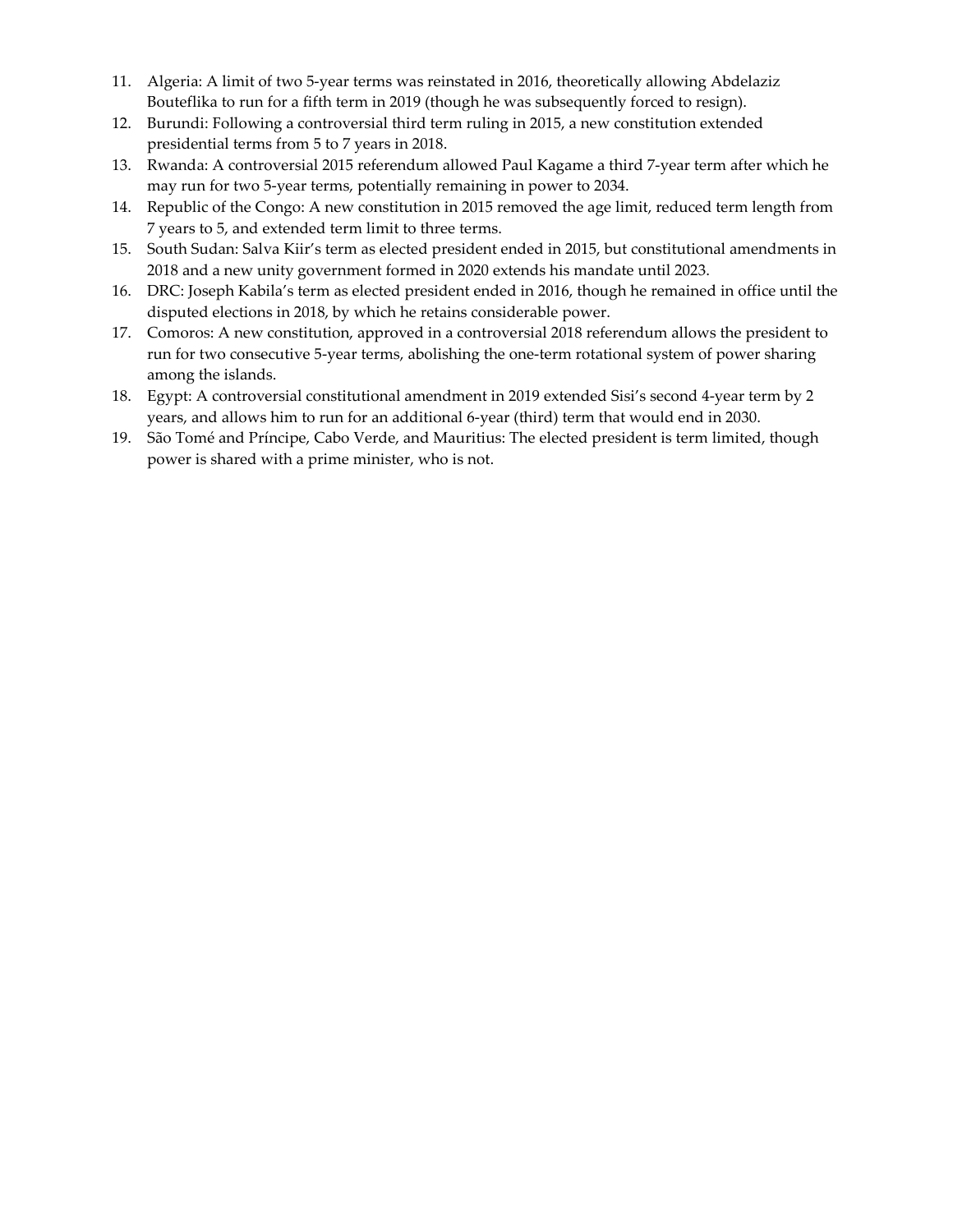

## **Highlights**

- Africa has seen a [reversal in term limit norms since 2015.](https://africacenter.org/spotlight/term-limits-for-african-leaders-linked-to-stability/) Since that time, leaders of 13 countries have evaded or overseen the further weakening of term limit restrictions that had been in place:
	- > Algeria
	- Burundi
	- > Chad
	- Comoros
	- Côte d'Ivoire
	- $\triangleright$  Democratic Republic of the Congo
- $\geq$  Egypt
- Guinea
- $\triangleright$  Republic of the Congo
- Rwanda
- South Sudan
- Togo
- Uganda
- Despite these setbacks, the trend is not uni-directional. Several African countries have strengthened or upheld term limits since 2015. These include Benin, Liberia, Mauritania, Senegal, and the Seychelles. They are part of a group of 21 African countries that continue to uphold term limits. Moreover, Burkina Faso, Central African Republic, and The Gambia have held or will hold constitutional referendums to institute term limits.